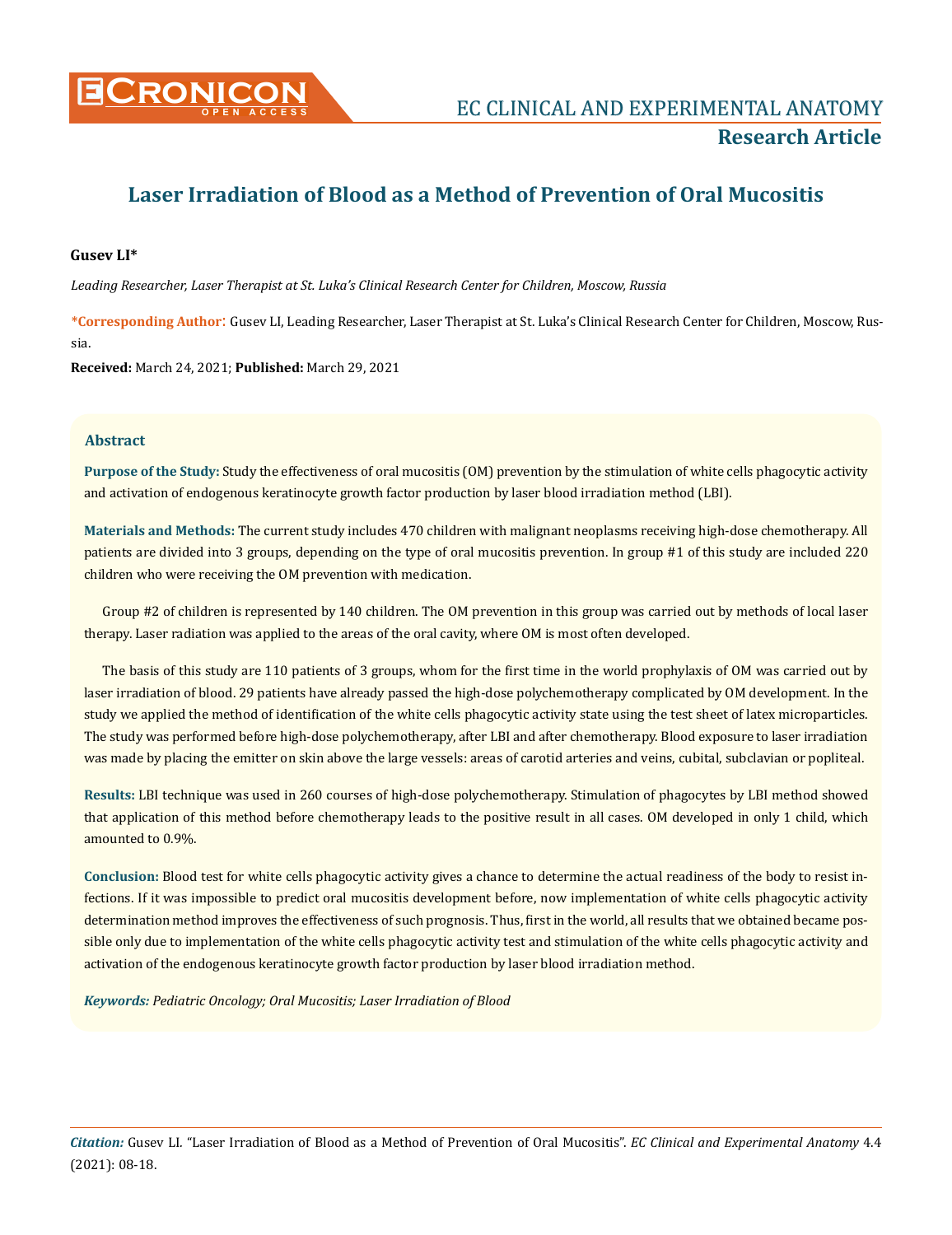#### **Introduction**

Mucositis is a unifying term for erythematous and erosive-ulcerative lesions of the mucous membranes of the mouth, pharynx, esophagus and the whole gastrointestinal tract as a result of antitumor treatment [1]. Mucositis of the digestive tract are areas of damage to the mucous membrane, extending from the oral cavity to the anus [2]. Oral mucositis (OM) significantly reduces the quality of life of children, and in severe cases requires the introduction of narcotic analgesics and parenteral nutrition [3]. At the same time, experts from the United States argue that the costs of patients receiving anticancer therapy who developed OM are doubled in comparison with those patients who did not have this complication [4]. The reasons for such a rise in cost, first of all, should be attributed to interrupted treatment, leading to an extension of the length of stay of patients in the hospital, providing such patients with enteral nutrition and prescribing drug therapy, which is sometimes very expensive. These interruptions in treatment and a reduction in the dosage of chemotherapy drugs lead to a reduction in the survival rate of these patients [5].

In children, this pathology occurs more often. While in adults on the background of standard chemotherapy, the incidence of mucositis ranges from 10% to 50%, in children it ranges from 50% to 80% [6-8]. Most often, OM in children is associated with the use of high doses of methotrexate (HD MTX). It was also found that the frequency of severe cases of OM increases with the combination of HD MTX with other cytostatic drugs. All this makes the development of new methods of treating oral mucositis urgent. In recent decades, the world has continued an active search for means and methods of treating mucositis, however, standard treatment protocols have not yet been developed [9].

At the present time, it has been proven that infection is a secondary factor in the development of mucositis, and the fight against it is not the basis in treatment tactics. Scientists have found that even before the development of any clinical manifestations of mucositis, the first morphological changes are detected in the basal layer of the oral mucosa [12]. Children who have a high proliferative activity of basal cells are three times more likely to develop mucositis than the elderly [13]. Studies have shown that apoptosis of fibroblasts, endothelial cells, develops much earlier than the death of epithelial cells [14]. These studies revealed that endothelial cells produce keratinocyte growth factor (KGF) molecules. KGF is a trigger of growth and differentiation epithelial cells [15]. Direct diffusion of KGF from endothelial cells determines the normal development of the epithelial cover, respectively, the death of submucous endothelial cells stops the flow of physiological signals for the development of the epithelium and leads to its thinning and the formation of ulcers, on which colonies of pathogenic microorganisms or fungi settle. These findings pushed researchers towards a new approach to the treatment and prevention of OM. The International Association for Supportive Cancer Therapy (MASCC) and the European Society for Blood and Bone Marrow Transplantation (EBMT) have drawn up the Basic Oral Therapy Protocol. The Protocol also included recommendations on the use of palifermin for the prevention of OM. Palifermin (trade name Kepivance®, manufactured by Biovitrum) is a non-glycated protein obtained from a genetically modified *E. coli* strain that contains a truncated version of the nucleotide sequence of keratinocyte growth factors [16].

One of the tasks facing the experts of this group was to assess the effectiveness of KGF in the treatment and prevention of OM in children. But the high cost of the drug and numerous side effects did not make it possible to use them in children's clinics [17]. Meanwhile, it has long been known that under the action of laser radiation, the proliferation of endothelial cells and pericytes is activated. Experimental and clinical studies indicate that low-intensity laser therapy (LILT), performed with low doses, leads to better results compared to the same therapy performed with high doses. Endothelial cells, participants in numerous vascular biological reactions (vasoconstriction, vasodilation, angiogenesis), were characterized by processes of increased proliferative activity and migration in response to laser radiation, including increased expression of keratinocyte growth factor and cytokines [14,15,19].

LILT can, at low doses, prevent cell apoptosis, enhance the proliferation of fibroblasts [18], keratinocytes [19], endothelial cells [20], and lymphocytes [21,22]. Researchers often observe a biphasic dose response, where low doses of laser radiation are much more effective in stimulating and repairing tissue than higher doses. Purpose. To investigate the effectiveness of prevention of oral mucositis by stimulating the phagocytic activity of leukocytes and activating the production of endogenous growth factor of keratinocytes, using laser blood irradiation (LBI).

*Citation:* Gusev LI*.* "Laser Irradiation of Blood as a Method of Prevention of Oral Mucositis". *EC Clinical and Experimental Anatomy* 4.4 (2021): 08-18.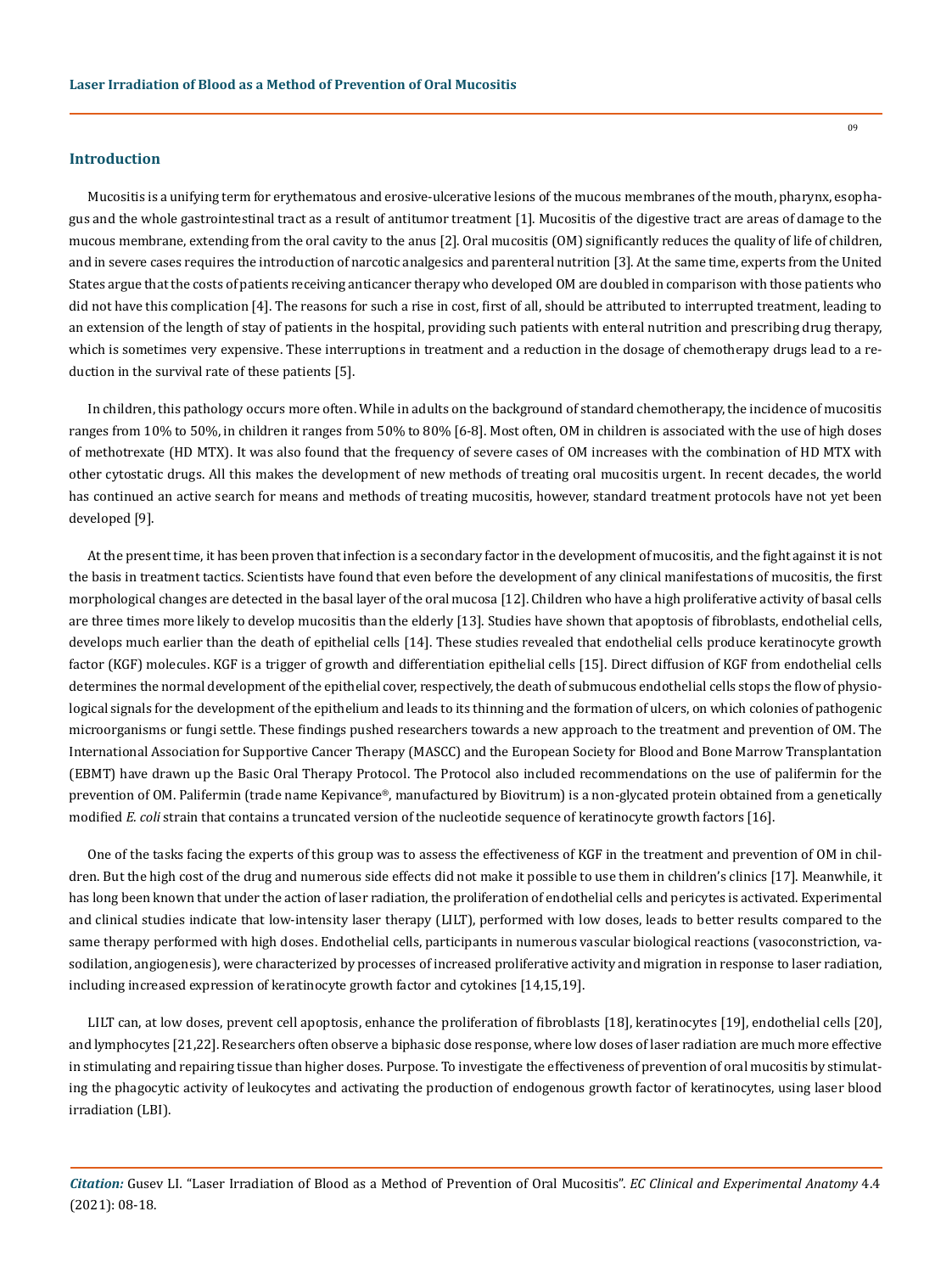# **Materials and Methods**

The studies were carried out in compliance with the principle of voluntary informed consent. The present study included 470 children with malignant neoplasms receiving high-dose chemotherapy. All patients were divided into 3 groups, depending on the type of oral mucositis prophylaxis.

Group 1 of the present study included 220 children who received drug therapy in terms of prevention and treatment of OM, which included antifungal drugs, antibiotics, and rinsing with Miramistin. The overwhelming majority (82.2%) of children were with bone and soft tissue sarcomas and CNS tumors (Table 1).

| <b>Malignant neoplasms (n-220)</b>   | <b>Sex distribution</b> | $\%$      |              |  |
|--------------------------------------|-------------------------|-----------|--------------|--|
|                                      | $M(n-153)$              | $F(n-67)$ | 100%         |  |
| Tumors of the central nervous system | 39                      | 11        | $50 - 22,7%$ |  |
| Osteosarcoma                         | 33                      | 12        | $45 - 20.5%$ |  |
| Ewing's sarcoma                      | 32                      | 15        | $47 - 21,4%$ |  |
| Soft tissue sarcomas                 | 27                      | 12        | $39 - 17,8%$ |  |
| Neuroblastoma                        | 9                       | 5         | $14 - 6,4%$  |  |
| Hepatoblastoma                       | 5                       | 4         | $9 - 4%$     |  |
| Nephroblastoma                       | 5                       | 4         | $9 - 4%$     |  |
| <b>Others</b>                        | 3                       | 4         | $7 - 3.2\%$  |  |

*Table 1: A group of children who underwent OM prevention drug therapy.*

The age of the patients ranged from 1.5 years to 17 years. The group "Others" is represented by two desmoplastic neoplasms. Three retinoblastomas, and two cases of germ cell tumors. Drugs in this group in the form of Fluconazole and Biseptol, were prescribed when the leukocyte count was below 2000. When these children had low-grade fever, the leukocyte count was below 1000, drugs such as Cefepime, Meropenem were prescribed. By the end of chemotherapy, 53 children had developed OM, which was 24%. The second group of children at this stage of the study was represented by 140 children. In this group, prophylaxis of OM was carried out by methods of local laser therapy. Laser radiation was applied to the areas of the oral cavity, where OM most often develops.

The overwhelming majority (77.8%) of children were with bone and soft tissue sarcomas and CNS tumors (Table 2).

| <b>Malignant neoplasms (n-140)</b>   | <b>Sex distribution</b> | $\%$           |              |
|--------------------------------------|-------------------------|----------------|--------------|
|                                      | $M(n-85)$               | $F(n-55)$      | 100%         |
| Tumors of the central nervous system | 26                      | 18             | 44 - 31,4%   |
| Ewing's sarcoma                      | 14                      | 9              | $23 - 16,4%$ |
| Osteosarcoma                         | 13                      | 8              | $21 - 15%$   |
| Sarcomas of soft tissues             | 15                      | 6              | $21 - 15%$   |
| Neuroblastoma                        | 8                       | 5              | $13 - 9,3%$  |
| Hepatoblastoma                       | 3                       | $\overline{c}$ | $5 - 3.6%$   |
| Nephroblastoma                       | 4                       | 3              | $7 - 5%$     |
| Others                               | 2                       | 4              | $6 - 4.3\%$  |

| Table 2: A group of children who underwent OM prevention local laser therapy. |  |  |  |
|-------------------------------------------------------------------------------|--|--|--|
|-------------------------------------------------------------------------------|--|--|--|

*Citation:* Gusev LI*.* "Laser Irradiation of Blood as a Method of Prevention of Oral Mucositis". *EC Clinical and Experimental Anatomy* 4.4 (2021): 08-18.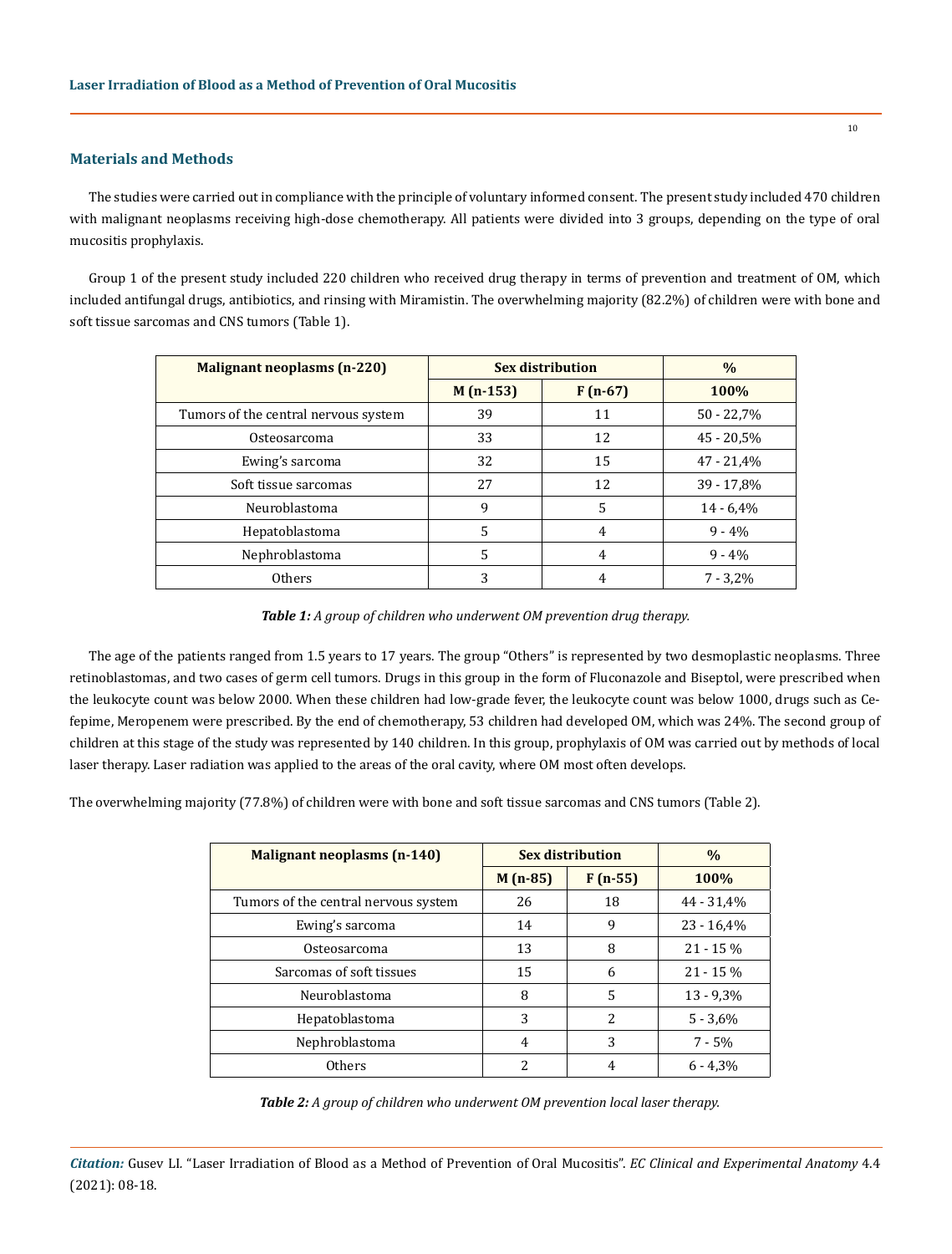The age of the patients ranged from 1 to 16 years. The group "Others" included four retinoblastomas and two germ cell tumors. When carrying out preventive measures, the areas of possible localization of OM were exposed to laser irradiation. These are the cheeks, the hyoid region and on the projection area of the tonsils. In this group of children, OM developed in 19 patients, which amounted to 13.6%. Prior to that, in early 2017, we conducted a study comparing the effectiveness of drug decontamination for the prevention of OM and laser therapy. In the group (n-13), who underwent drug decontamination, OM developed in 5 patients (35%). In the second group (n-14), local laser therapy was performed percutaneously for 2 minutes on the cheek and chin area 3 - 4 days before the start of chemotherapy. The sessions were held 2 times a day. Oral mucositis developed only in 2 out of 14 children, which was 14%. OM of the 1st degree developed in a child with a germ cell tumor of the ovary, OM of the 2nd degree in a child with Ewing's sarcoma.

For the first time, based on the fact that an increase in the phagocytic activity of leukocytes in LBI can prevent the rapid development of pathogenic microflora, even with the development of leukopenia [3], we decided to conduct LBI in patients before chemotherapy sessions.

The method of influencing the blood of LI was developed at the Novosibirsk Research Institute of Circulatory Pathology under the leadership of Academician Meshalkin E.N. in 1980 This procedure is carried out intravenously or by placing a radiator over large vessels and has become known as transcutaneous laser blood irradiation or abbreviated as " TLBI ". Numerous studies have shown that the effectiveness of intravenous and supravenous laser exposure to blood is practically the same [23]. The mechanism of the therapeutic action of laser hemotherapy (LHT) is common in various pathologies. The results, confirmed by hundreds of studies, prove the truth of the assumption that LBI refers to immunomodulatory techniques. Researchers [24-33] identified the secondary effects of laser hemotherapy, leading to the following pronounced therapeutic effects:

- Reduction or disappearance of ischemia in organ tissues: cardiac output increases, total peripheral resistance decreases, coronary vessels expand, exercise tolerance increases.
- Normalization of energy metabolism of cells subjected to hypoxia or ischemia, maintenance of cellular homeostasis.
- Anti-inflammatory effect due to inhibition of the release of histamine and other mediators of inflammation from mast cells, inhibition of prostaglandin synthesis, normalization of capillary permeability, reduction of edema and pain syndromes;
- A positive effect on the processes of lipid peroxidation in blood serum;
- Normalization of lipid metabolism. Let us consider in more detail how and how laser hemotherapy (LHT) affects the body of patients.

Experimental and clinical studies have proved that LILI normalizes microcirculation: it activates the work of myocytes and endotheliocytes, stimulates the functional activity of blood vessels by dilating them and opening reserve capillaries. Improvement of microcirculation leads to accelerated elimination of toxins from the body (detoxification), increased oxygen delivery to tissues and organs (anti-ischemic effect). At the same time, cardiac output increases, coronary vessels expand, and exercise tolerance increases. The release of heparin by mast cells leads to blood thinning, which improves the blood supply to tissues and organs, especially in the microvascular bed. Considering these properties of LBI (stimulation of phagocytic activity and activation of endothelial cells), we decided to apply this technique for the prevention of OM.

The study of the phagocytic activity of leukocytes is the most important factor in determining the nonspecific resistance of the organism. In our study, to determine the state of phagocytic activity of leukocytes, we used a technique with a test object of latex microparticles. In our study, we used particles with a diameter of 1.7 µm [2]. The method for determining the phagocytic activity of leukocytes is as fol-

*Citation:* Gusev LI*.* "Laser Irradiation of Blood as a Method of Prevention of Oral Mucositis". *EC Clinical and Experimental Anatomy* 4.4 (2021): 08-18.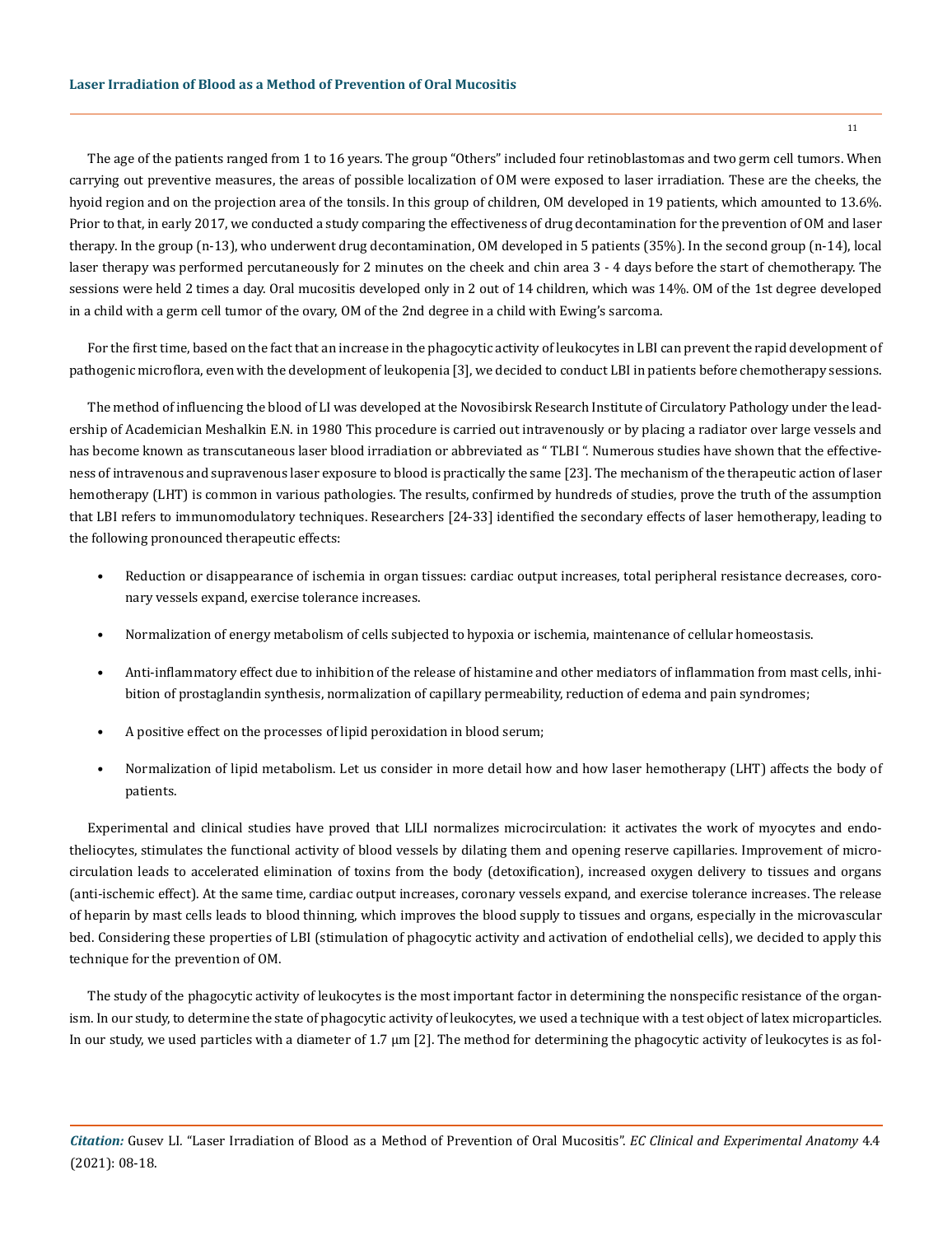lows. Heparinized (50 U/ml) blood in an amount of 0.5 ml is incubated in conical test tubes at 37°C with 0.05 ml of washed latex suspension. After 5 minutes and after 1 hour, smears are prepared, which are stained according to Romanovsky - Giemsa. Then the phagocytic index (PhI) was calculated - the percentage of phagocytic cells out of 100 phagocytic cells and the phagocytic number (PhN) - the average number of particles captured by one cell. The disadvantages of the method include the impossibility of determining the completeness of phagocytosis, because latex particles are not digested. The present study included 110 children with malignant neoplasms (Table 3).

| <b>Malignant Neoplasms (n-110)</b>   | <b>Sex distribution</b> |           |  |
|--------------------------------------|-------------------------|-----------|--|
|                                      | $M(n-68)$               | $F(n-42)$ |  |
| Tumors of the central nervous system | 36                      | 18        |  |
| Osteosarcoma                         | 14                      | 10        |  |
| Ewing's sarcoma                      |                         |           |  |
| Rhabdomyosarcoma                     | 4                       | 3         |  |
| Neuroblastoma                        |                         |           |  |
| Nephroblastoma                       |                         |           |  |
| Others                               | 5                       |           |  |

*Table 3: Patients for whom the prevention of OM was carried out by the method laser blood irradiation.*

The group "Other" included patients: retinoblastoma -1, fibrosarcoma - 1, chondrosarcoma - 1, angiogenic sarcoma - 1, desmoplastic tumor - 1, germinoma - 1, mesenchymal tumor - 1, kidney sarcoma - 1, ovarian sarcoma - 1.

29 patients, before the use of LBI, had already undergone high-dose polychemotherapy, which was complicated by the development of OM. All patients underwent LBI 1-2-3 days before the start of chemotherapy. Laser devices: In our study, we used the MR4 Super Pulsed Laser magneto-infrared laser therapeutic apparatus made by Multi Radiance Medical, the USA based manufacturer.



The effect of laser radiation on the blood was carried out by imposing an emitter on the skin over large vessels: zones of the carotid arteries and veins, cubital, subclavian or popliteal. The application is stationary, the exposure time percutaneously on large vessels is from

*Citation:* Gusev LI*.* "Laser Irradiation of Blood as a Method of Prevention of Oral Mucositis". *EC Clinical and Experimental Anatomy* 4.4 (2021): 08-18.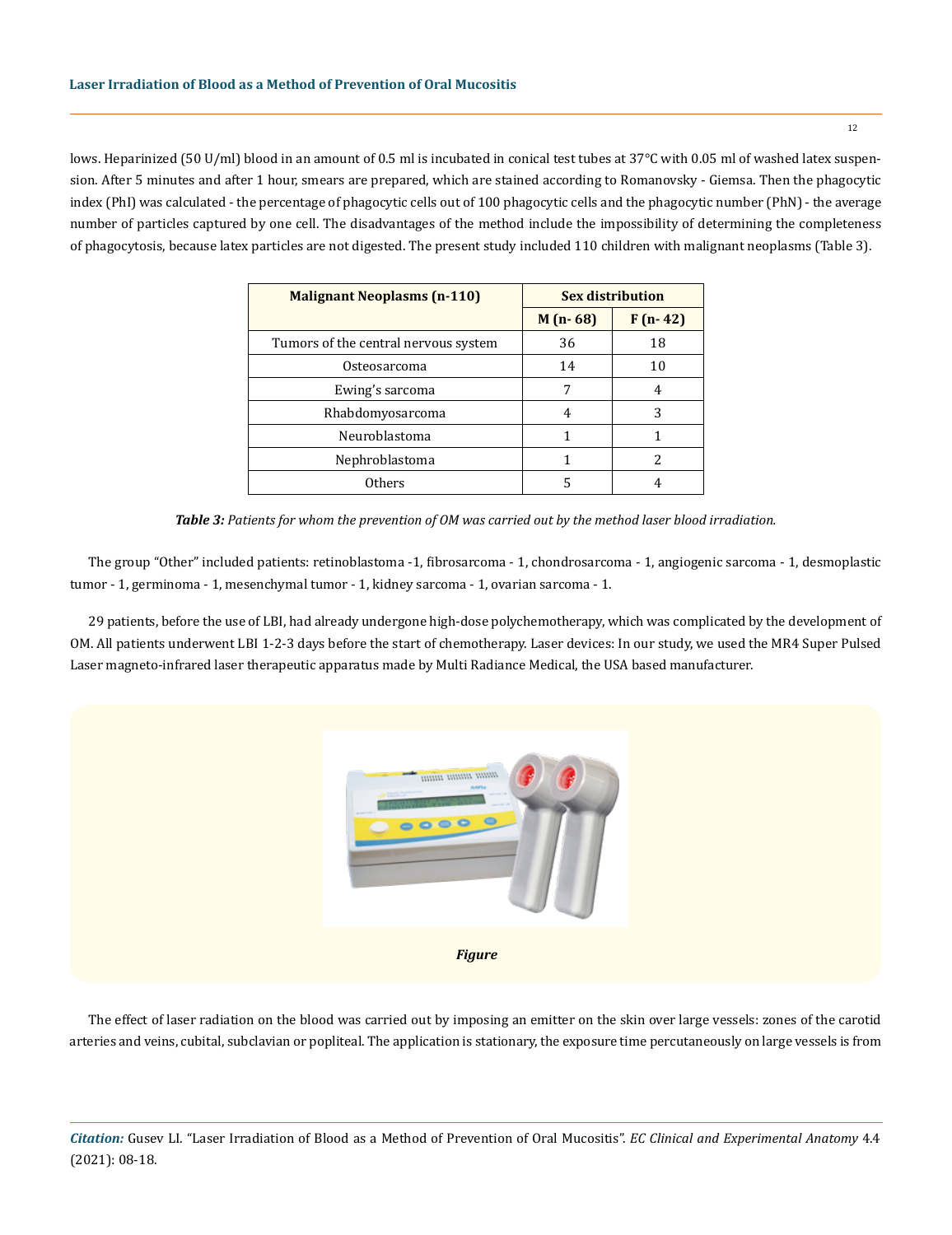10 to 15 minutes with two emitters. The dose of laser radiation in 1 minute was 0.006 J/cm<sup>2</sup> . The total dose per session is 0.18J, with a light spot area of 4 cm<sup>2</sup>, the total dose per session is 0.045 J/cm<sup>2</sup>. The total exposure time of the session is from 10 to 20 - 30 minutes, depending on the child's age (blood volume). The time is indicated as total, i.e. irradiation with two emitters for 5 minutes is 10 minutes. 30 minutes, this is irradiation with 2 emitters for 15 minutes. The number of sessions depends on the parameters of PhI and PhN before laser blood irradiation and can range from 1 to 3 sessions.

# **Clinical Example**

Girl M. 7 years old. Dz: Osteosarcoma of the right femur. T2N0M0. Stage IIB. Condition after combined treatment. Clinical group II. He is undergoing treatment at the Scientific and Research Center, where, for health reasons, he received antitumor treatment. Polychemotherapy according to the OS-2006 protocol was started on 06.12.17. The second course was held from 15.01 to 22.01.18. During the first two courses of PCT, the child, even against the background of medical decontamination, developed OM of the 1<sup>st</sup> degree. During the third course of chemotherapy, including high doses of methotrexate, it was decided to conduct LGT and analyze the dynamics of phagocytic activity after 3 20 minutes of laser hemotherapy sessions. The 3<sup>rd</sup> course was conducted from 02.02.2018 to 23.02.2018 according to the OS-2006 protocol: - Methotrexate 12 g/m<sup>2</sup> 1, 8 days IV cap for 4 hours, RD = 8 g, SD = 8 g; - Cisplatin 50 mg/m<sup>2</sup> 15, 16 days intravenous cap for 24 hours, RD = 35 mg, SD = 70 mg; - Doxorubicin 45 mg/m2 17, 18 days intravenous cap for 24 hours, RD = 31.5 mg, SD = 63 mg. Table 4 Study of the dynamics of the phagocytic activity of leukocytes in the child M.

| <b>Patient</b> | Number of LHT | Time of phagocytic activity | Time of incubation |            |            |            |
|----------------|---------------|-----------------------------|--------------------|------------|------------|------------|
|                | sessions      | study                       | 5'                 |            | 60'        |            |
|                |               |                             | <b>PhI</b>         | <b>PhN</b> | <b>PhI</b> | <b>PhN</b> |
| M., 7 years    | 3             | Before laser therapy        | 12%                | 3,2        | 53%        | 7          |
|                | By 20'        | 'After 3 sessions of LGT    | 20%                | 5,4        | 72%        | 8,3        |
|                |               | On the $8th$ day after LGT  | 74%                | 8,1        | 71%        | 10,1       |
|                |               | On Day 14                   | 48%                | 8          | 64%        | 12,4       |
|                |               | On day 18                   | 60%                | 7,2        | 86%        | 19         |
|                |               | On the $27th$ day           | 72%                | 5,8        | 82%        | 15,5       |

#### *Table 4*

The girl endured the treatment satisfactorily. The child did not develop oral mucositis. It is noted that even 5 days after the end of high-dose chemotherapy, the child retains high phagocytic activity. Compared to the phagocytic activity before LGT, it increased more than 3 times. High phagocytic activity was also noted 4 weeks after LHT. The effectiveness of phagocytic activity after LBI was tested by the method of bacteriological inoculation of microflora from the oral cavity. Crops of microflora from the oral cavity were taken before the patients of the 3<sup>rd</sup> group LBI. Repeatedly these crops were taken on the 2<sup>nd</sup> day after LBI. A total of 34 microbiological studies were carried out using the Bact/ALERT® FA media (France) for aerobic and anaerobic flora. Analysis of the effectiveness of LBI on pathogenic microflora of the oral cavity showed its high efficiency. In 100% of cases, after LBI, the pathogenic flora was not sown.

### **Results and Discussion**

Such stimulation of phagocytes by the method of laser irradiation of blood showed that carrying out this technique before the start of chemotherapy, in all cases, leads to a positive result. Only one child developed OM, which was 0.9%. The results obtained gave rise to filing a patent application "Method for the prevention and treatment of oral mucositis in children", which was received on June 24, 2019 (RU

*Citation:* Gusev LI*.* "Laser Irradiation of Blood as a Method of Prevention of Oral Mucositis". *EC Clinical and Experimental Anatomy* 4.4 (2021): 08-18.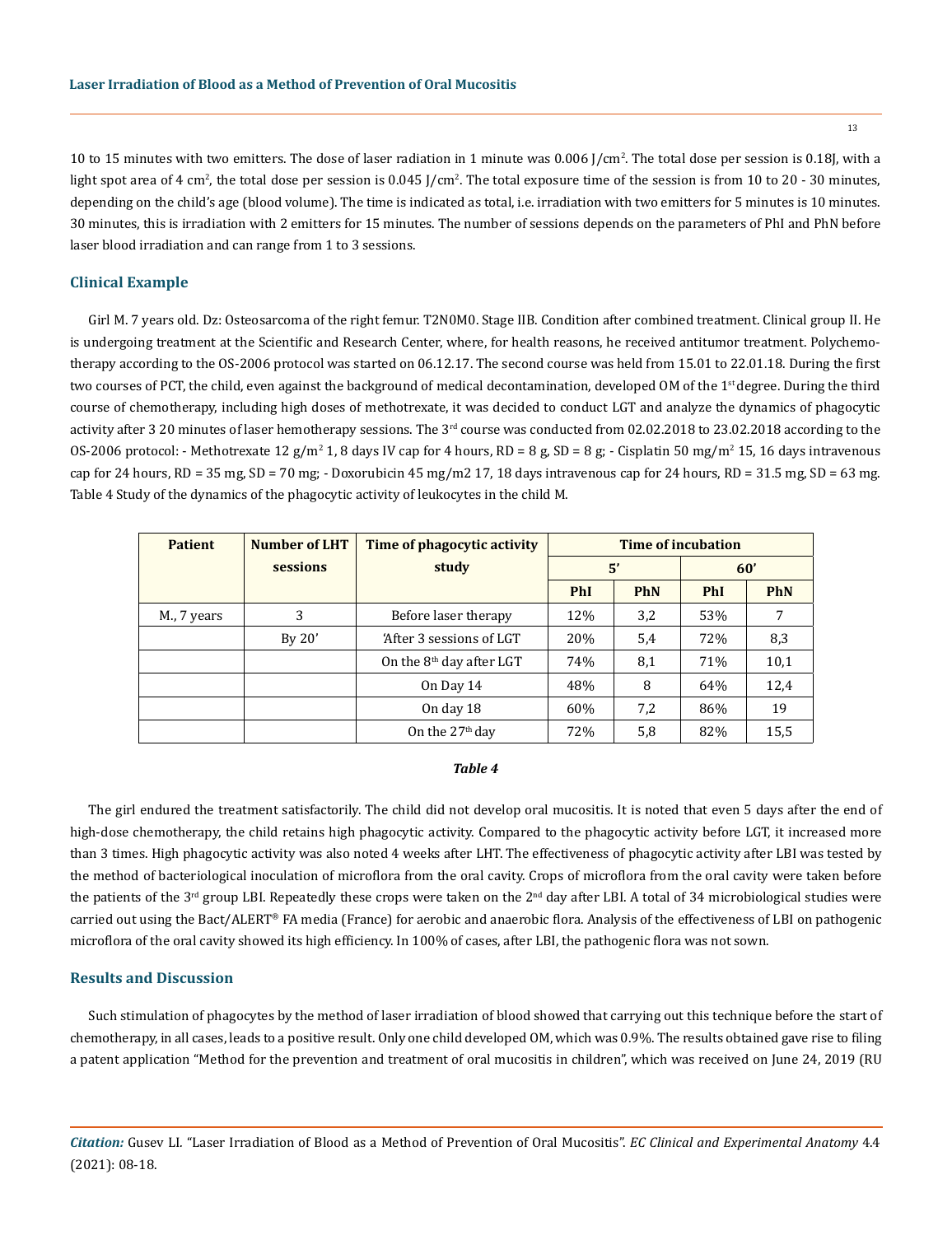2692448). The number of conducted stimulating sessions of the LBI, first of all, depends on the initial indicator of the phagocytic activity of leukocytes. At high rates, the number of stimulating sessions can be limited to 1-2 sessions. And, conversely, with low initial indicators of phagocytic activity, the number of sessions carried out once a day can be increased to 3. The total session time depends on age. For children under 2 years old, it was 10 minutes, up to 10 years old, it was 20 minutes, for older children 30 minutes. We have noted for the first time a high phagocytic activity of platelets. The fact that a platelet can act as a true phagocyte was determined by American scientists in 1976 [32]. They also suggested that the phagocytic process is similar to that characteristic of polymorphonuclear leukocytes. We, in turn, discovered for the first time that LBI sharply stimulates the phagocytic activity of platelets (Figure 1).



*Figure 1: Phagocytosis by platelets after LBI.*

As already mentioned, the cytotoxic effect of chemotherapy or radiation therapy kills not only tumor cells, but also rapidly dividing normal cells, in our case, these are epithelial cells. The death of these cells leads to thinning of tissues, in particular of the cheeks. In our study, we measured the thickness of the cheeks before the start of chemotherapy and laser irradiation of the blood, and then after the course of high-dose polychemotherapy. An ultrasound measurement of the thickness of the cheek tissue showed that the measurements before and after chemotherapy remained the same. This is an indirect confirmation of the fact that LBI actually activates myocytes and endotheliocytes protecting them from the cytotoxic effect of chemotherapy drugs [29]. To assess the effectiveness of prophylactic laser hemotherapy (LHT) sessions, we also used color Doppler ultrasound imaging (DUI) of the cheek vessels before and after and the LBI. This method is the fastest and most painless way to check for vascular changes during LHT. Domestic studies have proven that laser blood irradiation leads to the normalization of microcirculation. LBI stimulates macrophages to release nitric oxide (NO). The long-term vasodilation effect of NO contributes to improved nutrient delivery. LBI activates the work of myocytes and endotheliocytes, producing keratinocyte growth factor, and direct diffusion of KGF from endothelial cells determines the normal development of the epithelial cover of the oral mucosa.

These studies have shown that after the LBI, vasodilation in the studied area is noted, and microcirculation improves. And also an increase in the pulsation index, which reflects the elastic-elastic properties of the arteries. That testifies to the effectiveness of the LBI carried out with the aim of preventing OM. To assess the effectiveness of laser irradiation of blood, we also used laser Doppler fluometry

*Citation:* Gusev LI*.* "Laser Irradiation of Blood as a Method of Prevention of Oral Mucositis". *EC Clinical and Experimental Anatomy* 4.4 (2021): 08-18.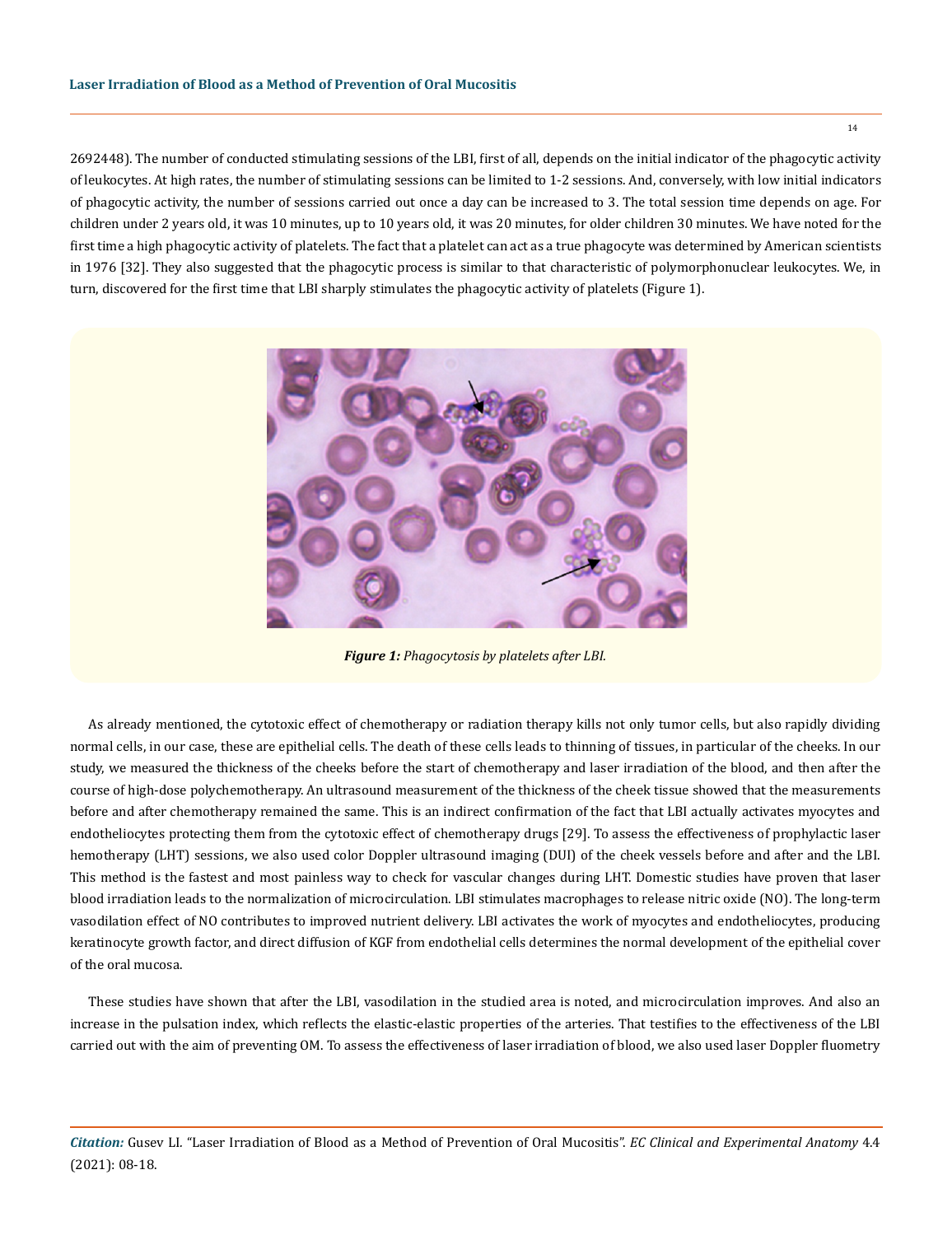# **Laser Irradiation of Blood as a Method of Prevention of Oral Mucositis**

(LDF). Laser Doppler flowmetry is successfully used in the diagnosis of microcircular changes in capillary blood flow in cancer of the skin, in the assessment of microhemodynamics, and in the assessment of the effectiveness of therapy. In our case, this is laser blood irradiation. The main indication for the use of LDF is the need to assess the systemic state of microcirculation in patients with lesions of the oral mucosa. The use of LDF makes it possible to assess the state and disorders of blood microcirculation and, thereby, to exercise objective control over the effectiveness of laser hemotherapy.

The LDF method is based on optical non-invasive sensing of tissues with laser radiation and analysis of radiation scattered and reflected from erythrocytes moving in tissues. The magnitude of the increase in vascular diameters is associated with the functioning of endothelial cells. An increase in the synthesis of nitric oxide (NO) leads to an increase in the diameter of the vessels. When endothelial cell function is impaired, the ability to produce nitric oxide and other compounds is reduced. In our study, endothelial dysfunction occurs during high-dose chemotherapy. When conducting laser irradiation of blood, the synthesis of NO increases, which is evidence of the stimulation of endothelial cells. Research methodology. The device's sensor is attached to the cheek with an adhesive plaster (Figure 2). After that, readings are take.



*Figure 2: Laser doppler flowmetry in patient B.*

As a result of registration of LDF-grams of patient B. and its subsequent processing, the data shown in graph 1 were obtained.

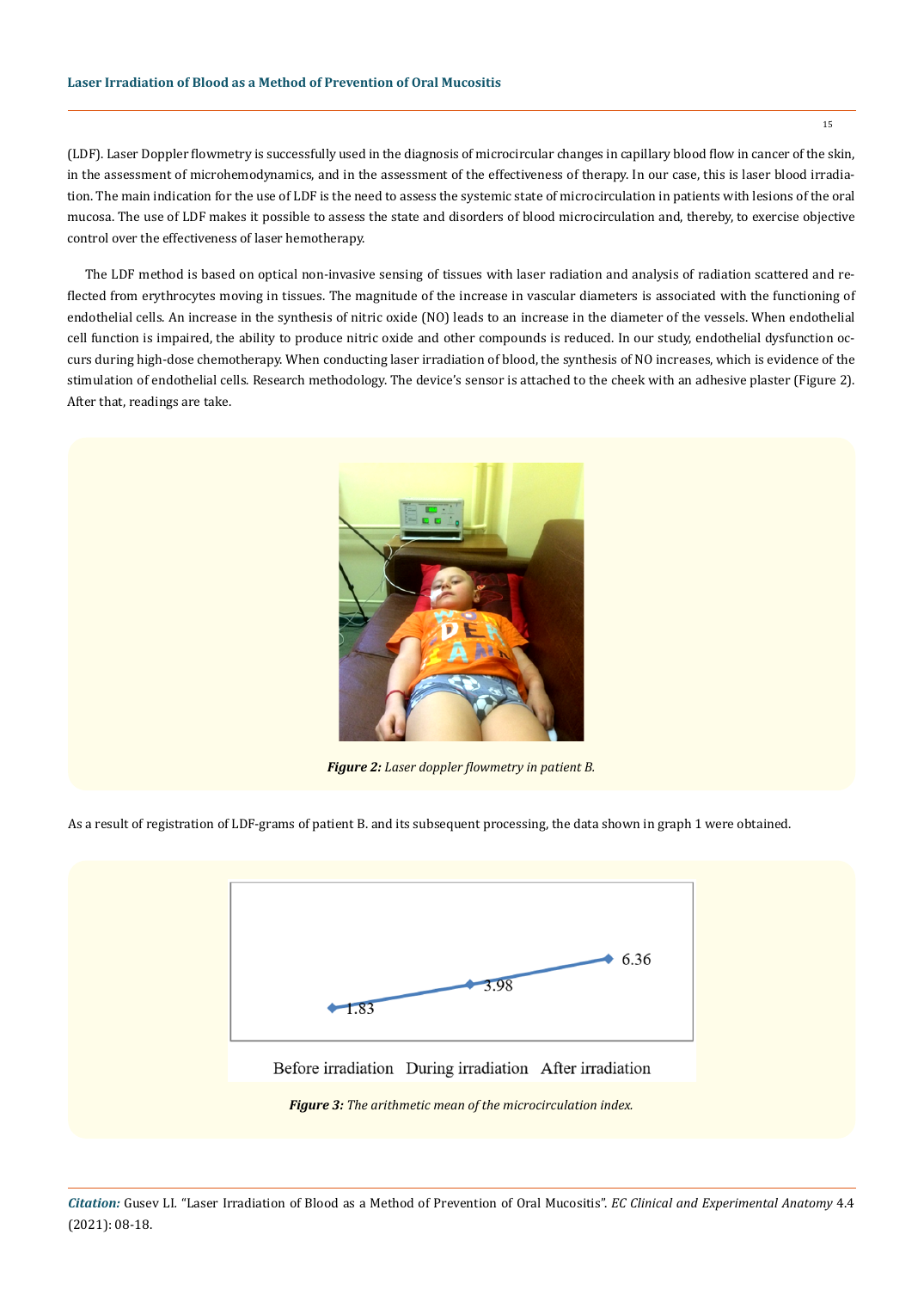These changes in the study are characteristic of a pronounced increase in perfusion of the hyperemic type, characterized by increased blood flow into the microvasculature, activation of anastomoses, a significant increase in the number of functioning capillaries, expansion of microvessels, and improved regulation of vascular tone. The results of laser Doppler fluometry may indicate the effectiveness of LBI performed to stimulate endothelial cells that produce keratinocyte growth factor. Summing up the results of this study, it should be noted that: despite the simplicity of the LBI technique, its high efficiency, when performing the LBI, it is necessary to know the main contraindications. These are general contraindications for laser therapy and taking into account the principles of operation of this technique, special attention should be paid to: acute bleeding, epilepsy, thyrotoxicosis, deep vein thrombosis, blood diseases (hemophilia, Verlhof's disease, etc.) and severe thrombocytopenia. Thrombocytopenia is common in patients receiving chemotherapy. Given the fact that with LBI, mast cells secrete endogenous heparin, bleeding is possible in such patients. Most often these are nosebleeds.

# **Conclusion**

The introduction of the LBI technique into oncological practice will help improve the quality of treatment for children with cancer, increase survival and significantly reduce costs.

# **Bibliography**

- 1. [Dodds MJ. "The pathogenesis and characterization of oral mucositis associated with cancer therapy".](https://www.researchgate.net/publication/7811420_The_Pathogenesis_and_Characterization_of_Oral_Mucositis_Associated_with_Cancer_Therapy) *Oncology Nursing Forum* 31.4 [\(2004\): 5-11.](https://www.researchgate.net/publication/7811420_The_Pathogenesis_and_Characterization_of_Oral_Mucositis_Associated_with_Cancer_Therapy)
- 2. [Bensadoun RJ and Nair RG. "Low-level laser therapy in the prevention and treatment of cancer therapy-induced mucositis: 2012 state](https://pubmed.ncbi.nlm.nih.gov/22450151/)  [of the art based on literature review and meta-analysis".](https://pubmed.ncbi.nlm.nih.gov/22450151/) *Current Opinion in Oncology* 4 (2012): 363-370.
- 3. Shenep JL., *et al*[. "Efficacy of oral sucralfate suspension in prevention and treatment of chemotherapy-induced mucositis".](https://www.cochranelibrary.com/central/doi/10.1002/central/CN-00055983/full) *The Journal of Pediatrics* [113.4 \(1988\): 758-763.](https://www.cochranelibrary.com/central/doi/10.1002/central/CN-00055983/full)
- 4. Solomon MZ., *et al*. For IPPC, 2002. The initiative for pediatric palliative care (IPPC): Background and goals. Newton, MA: Education Development Center, Inc (2002).
- 5. [Rosenthal DI. "Consequences of mucositis-induced treatment breaks and dose reductions on head and neck cancer treatment out](https://pubmed.ncbi.nlm.nih.gov/18046995/)comes". *[The Journal of Supportive Oncology](https://pubmed.ncbi.nlm.nih.gov/18046995/)* 5 (2007): 23-31.
- 6. Keefe DM., *et al*[. "Developing evidence based guidelines for the management of alimentary mucositis: process and pitfalls".](https://pubmed.ncbi.nlm.nih.gov/16601949/) *Support Care Cancer* [14 \(2006\): 492-498.](https://pubmed.ncbi.nlm.nih.gov/16601949/)
- 7. [Keefe DM and Gibson RJ. "Mucosal injury from targeted anti-cancer therapy".](https://www.ncbi.nlm.nih.gov/pmc/articles/PMC6627284/) *Support Care Cancer* 15 (2007): 483-490.
- 8. Balmant NV., *et al*[. "Cancer incidence among adolescents and young adults \(15 to 29 years\) in Brazil".](https://www.researchgate.net/publication/297595606_Cancer_Incidence_Among_Adolescents_and_Young_Adults_15_to_29_Years_in_Brazil) *Journal of Pediatric Hematology/ [Oncology - LWW Journals](https://www.researchgate.net/publication/297595606_Cancer_Incidence_Among_Adolescents_and_Young_Adults_15_to_29_Years_in_Brazil)* 38 (2016): e88-e96.
- 9. Guyatt GH., *et al*[. "GRADE: going from evidence to recommendations".](https://pubmed.ncbi.nlm.nih.gov/18467413/) *British Medical Journal* 336 (2008): 1049-1051.
- 10. Düzkaya DS., *et al*[. "The Effect of Oral Care Using an Oral Health Care Guide on Preventing Mucositis in Pediatric Intensive Care".](https://europepmc.org/article/med/28888518) *The [Journal of Pediatric Nursing](https://europepmc.org/article/med/28888518)* 36 (2017): 98-102.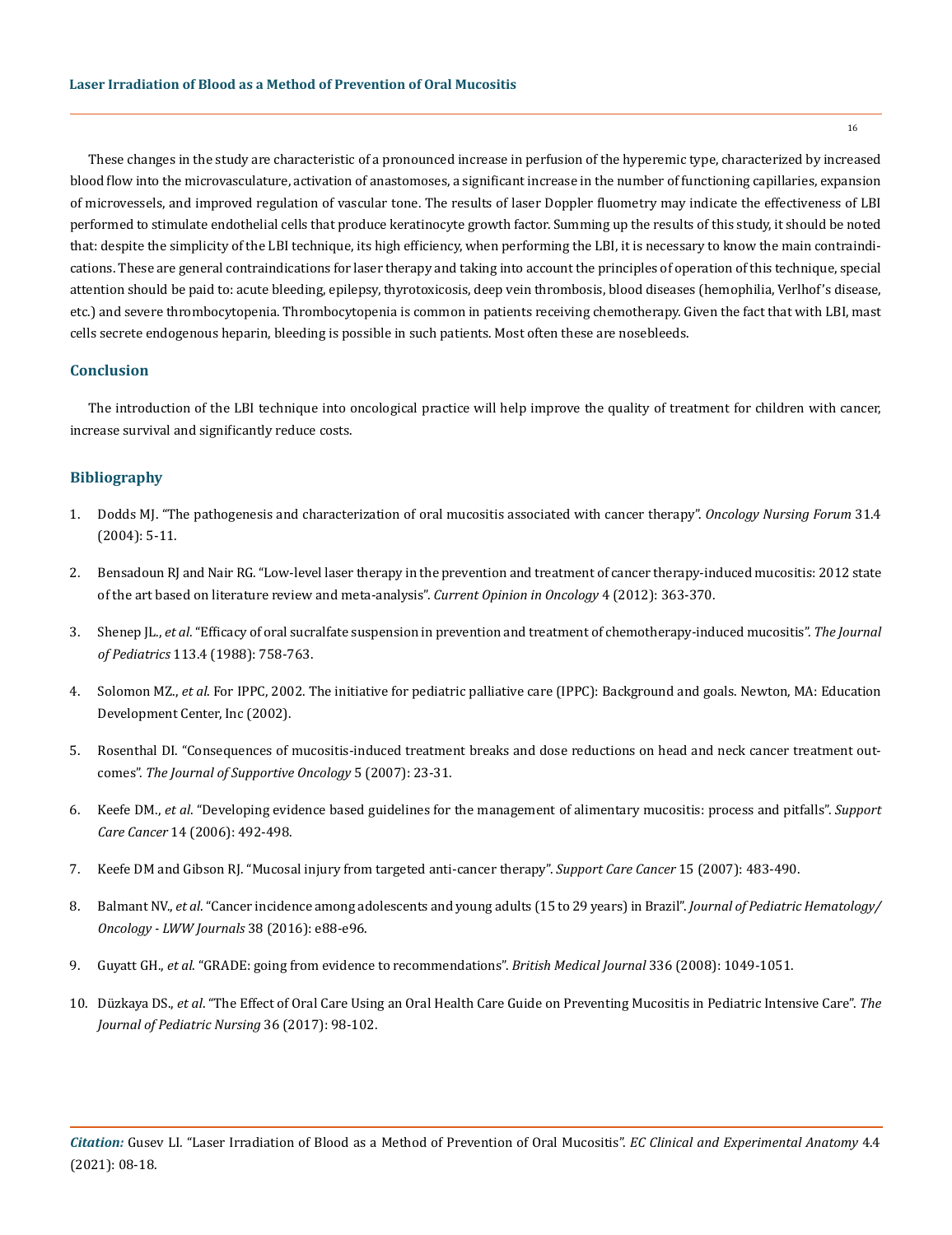- 11. Rojas de Morales T., *et al*[. "Oral-disease prevention in children with cancer: testing preventive protocol effectiveness".](https://pubmed.ncbi.nlm.nih.gov/11694865/) *Medicina Oral* [6 \(2001\): 326-334.](https://pubmed.ncbi.nlm.nih.gov/11694865/)
- 12. Sarzhevsky VO and Smirnova EG. "Features of pathogenesis, clinical manifestations, prevention and treatment of mucositis in cancer patients". *Bulletin of the National medical and surgical Center. N. And. Pirogov* 7.3 (2012): 123-128.
- 13. Raber-Durlacher JE., *et al*[. "Systematic review of cytokines and growth factors for the management of oral mucositis in cancer pa](https://pubmed.ncbi.nlm.nih.gov/32080767/)tients". *[Support Care Cancer](https://pubmed.ncbi.nlm.nih.gov/32080767/)* 21 (2013): 343-355.
- 14. Paris F., *et al*[. "Endothelial apoptosis as the primary lesion initiating intestinal radiation damage in mice".](https://pubmed.ncbi.nlm.nih.gov/11452123/) *Science* 293 (2001): 293- [297.](https://pubmed.ncbi.nlm.nih.gov/11452123/)
- 15. Weber JB., *et al*[. "Laser therapy improves healing of bone defects submitted to autologous bone graft".](https://www.liebertpub.com/doi/abs/10.1089/pho.2006.24.38?journalCode=pho) *Photomedicine and Laser Surgery* [24 \(2006\): 38-44.](https://www.liebertpub.com/doi/abs/10.1089/pho.2006.24.38?journalCode=pho)
- 16. Elad S., *et al*[. "Basic oral care for hematology-oncology patients and hematopoietic stem cell transplantation recipients: A position](https://pubmed.ncbi.nlm.nih.gov/25189149/) [paper from the joint task force of the Multinational Association of Supportive Care in Cancer/International Society of Oral Oncology](https://pubmed.ncbi.nlm.nih.gov/25189149/) [\(MASCC/ISOO\) and the European Society for Blood and Marrow Transplantation \(EBMT\)".](https://pubmed.ncbi.nlm.nih.gov/25189149/) *Support Care Cancer* 23 (2015): 223-236.
- 17. El Bousaadani A., *et al*[. "Prevention and treatment of mucositis in children with oral cancers: Practical recommendations".](https://www.ncbi.nlm.nih.gov/pmc/articles/PMC3567887/) *Cancer Radiother* [20.3 \(2016\): 226-230.](https://www.ncbi.nlm.nih.gov/pmc/articles/PMC3567887/)
- 18. Yu W., *et al*[. "The effect of laser irradiation on the release of bFGF from 3T3 fibroblasts".](https://pubmed.ncbi.nlm.nih.gov/8165235/) *Photochemistry and Photobiology* 59 (1994): [167-170.](https://pubmed.ncbi.nlm.nih.gov/8165235/)
- 19. Grossman N., *et al*[. "780 nm low power diode laser irradiation stimulates proliferation of keratinocyte cultures: involvement of reac](https://pubmed.ncbi.nlm.nih.gov/9603282/)tive oxygen species". *[Lasers in Surgery and Medicine](https://pubmed.ncbi.nlm.nih.gov/9603282/)* 22 (1998): 212-218.
- 20. Moore P., *et al*[. "Effect of wavelength on low-intensity laser irradiation-stimulated cell proliferation in vitro".](https://onlinelibrary.wiley.com/doi/abs/10.1002/lsm.20117) *Lasers in Surgery and Medicine* [36 \(2005\): 8-12.](https://onlinelibrary.wiley.com/doi/abs/10.1002/lsm.20117)
- 21. Agaiby AD., *et al*[. "Laser modulation of angiogenic factor production by T-lymphocytes".](https://pubmed.ncbi.nlm.nih.gov/10805940/) *Lasers in Surgery and Medicine* 26 (2000): [357-363.](https://pubmed.ncbi.nlm.nih.gov/10805940/)
- 22. [Storz P. "Mitochondrial ROS--radical detoxification, mediated by protein kinase D".](https://www.cell.com/trends/cell-biology/pdf/S0962-8924(06)00325-4.pdf) *Trends in Cell Biology* 17 (2007): 13-18.
- 23. Koshelev VN., *et al*. "Comparative evaluation of the effectiveness of the use of percutaneous and intravascular laser blood irradiation Mater. Int. conf. "Clinical and experimental application of new laser technologies". Moscow-Kazan (1995): 395-397.
- 24. Blokhina NP and Itskovich AI. "Changes in the functional state of polymorphonuclear phagocytes in newborns with acute respiratory diseases under the influence of laser therapy". Proceedings of the III International Conference: Actual issues of laser medicine and surgical endoscopy. Edited by O.K. Skobelkin, A.A. Martino. M.-Vidnoe (1994): 409-410.
- 25. Voronina OYu., *et al*. "Nonresonant mechanism of biostimulating action of low-intensity laser radiation". *Physical Medicine* 2.1-2 (1992): 40-50.

*Citation:* Gusev LI*.* "Laser Irradiation of Blood as a Method of Prevention of Oral Mucositis". *EC Clinical and Experimental Anatomy* 4.4 (2021): 08-18.